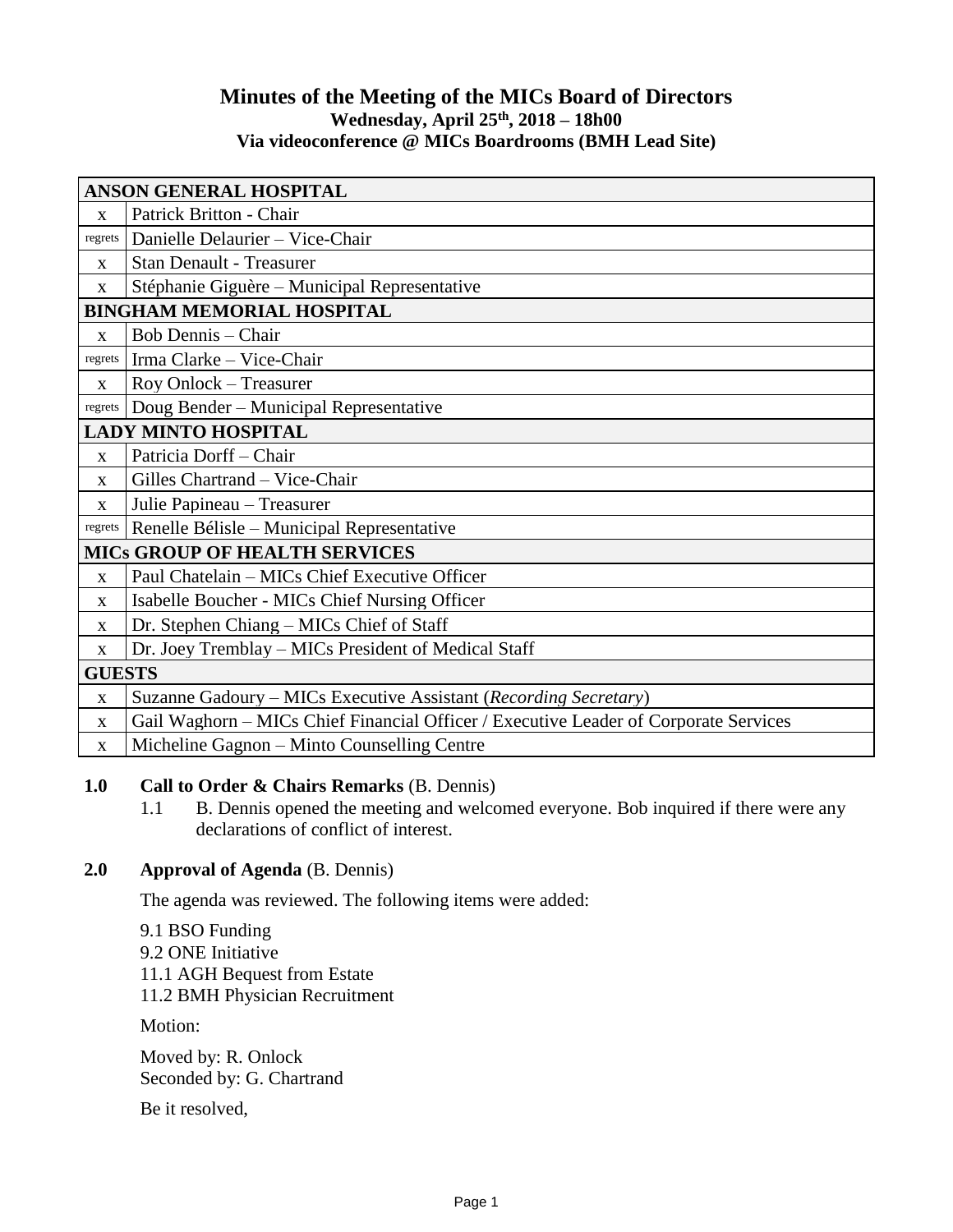**THAT** the MICs Board of Directors approve the board agenda as amended.

Carried.

# **3.0 Trustee Education / Presentations**

- 3.1 Minto Counselling M. Gagnon
	- The director of the Minto Counselling Centre presented "Mental Health Services"
	- Minto Counselling Centre provides bilingual mental health services for persons 16 years and older and their families to help them cope effectively with their mental illness or mental health issues.
	- The centre provides a variety of services to clients from Cochrane and Iroquois Falls
	- There were 690 referrals with 639 different clients in 2017-2018
	- There is an increasing trend in the use of health services for mental illness among young Canadian adolescents and a very high use among the elderly.
	- Mental illnesses often develop during adolescence and young adulthood. Over onethird (38%) of Canadians with a mental illness or substance use disorder reported that their symptoms started before the age of 15.
	- One of the challenges is that operational funding would need to be increased by 3.75% for the next four years and then be indexed to the CPI in the following years in order to ensure the long-term sustainability of community programs while better serving clients who are accessing services across the sector.
	- Board members were invited to ask questions.
	- MICs will be partnering with Minto Counselling Centre to provide better services to mental health patients

# **4.0 Approval of Minutes (B. Dennis)**

4.1 Minutes of the MICs Board of Directors meeting held March 28<sup>th</sup>, 2018 were provided for information.

Motion:

Moved by: P. Dorff Seconded by: P. Britton

Be it resolved,

**THAT** the MICs Board of Directors approve the minutes of the meeting held March  $28<sup>th</sup>$ , 2018 as presented.

Carried.

# **5.0 Follow-Up Items**

- 5.1 Review of the 2017-2018 Board Work Plan
	- The Board Work Plan was reviewed for the month of April.
	- Board members' re-election will be taking place at today's meeting

### **6.0 MICs Finance**

- 6.1 February 2018 Financial Statements G. Waghorn
	- Gail provided a brief overview of the statements. Quarterly review was presented at the finance committee in February; going into year-end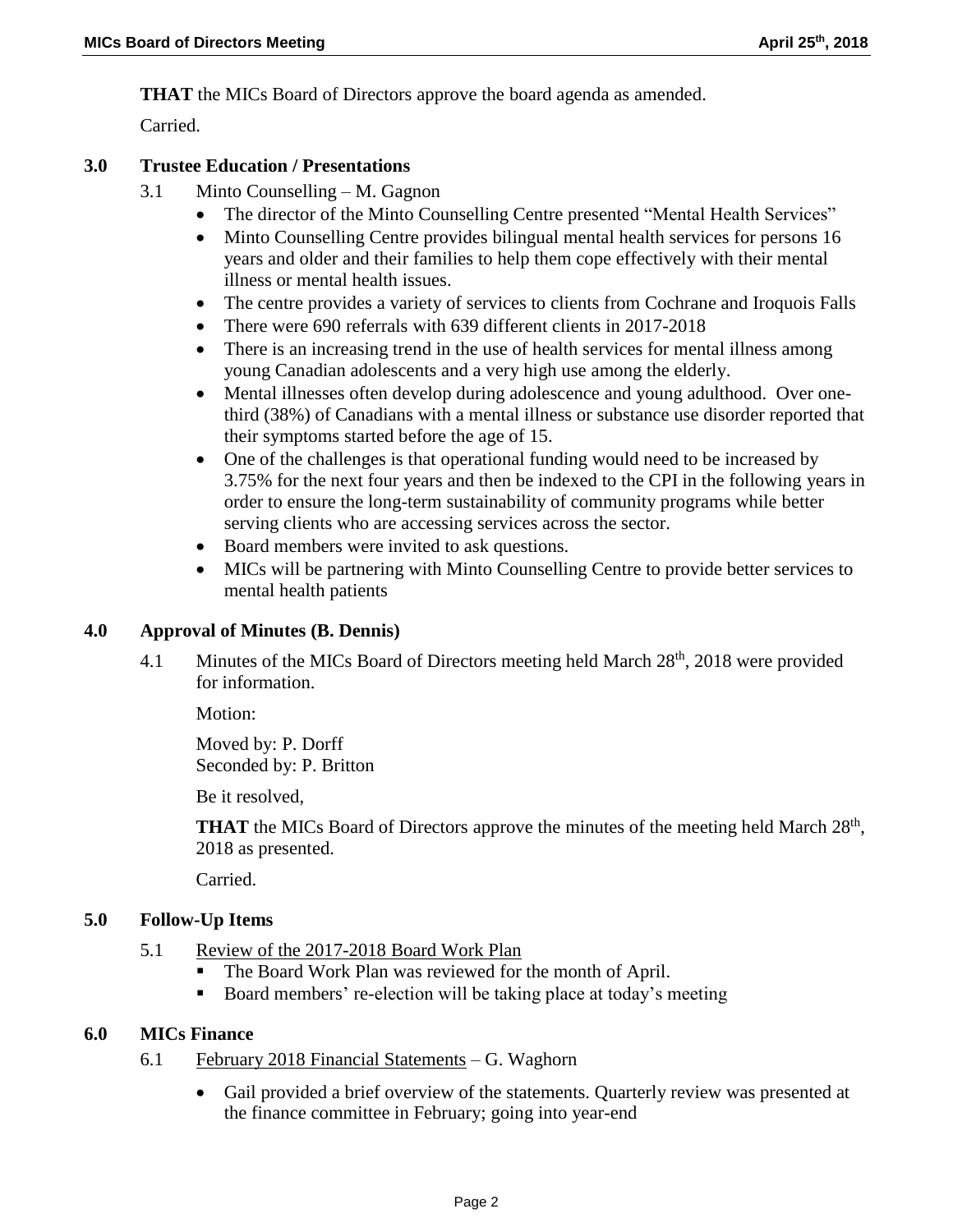- Bingham Memorial Hospital: reporting a large surplus of \$190,000; deferred revenue will be recognized at year-end
- Anson General Hospital: deficit dropped significantly to \$119,597; it will be a challenge to balance this budget which will be ongoing in the next fiscal year but it is still manageable
- Lady Minto Hospital: running a large operating surplus of \$458,791 of which \$160,000 of deferred operational revenue will be recognized at the end of Q4

Motion:

Moved by: R. Onlock Seconded by: G. Chartrand

Be it resolved,

**THAT** the MICs Board of Directors approve the February 2018 financial statements for Bingham Memorial Hospital, Anson General Hospital and Lady Minto Hospital as presented.

Carried.

- 6.2 Insurance Proposal G. Waghorn
	- The document was provided for information and was presented at the finance committee
	- MICs is renewing its insurance coverage with Frank Cowan; there are no changes; premiums increased by 4% for a cost of \$170,341 compared to last year's premium of \$163,394
	- The board members are also insured when they attend board meetings or participate in board business
	- The insurance renewal review took place April 23<sup>rd</sup>
	- S. Giguère declares a conflict of interest and to recuse herself from voting
	- Unmanned vehicle is an option that is offered by Cowan but is not applicable to MICs; therefore it is not included in the premium
	- Board members were invited to ask questions
	- Stéphanie will get clarification for the items under "Equipment Breakdown" that are unclear at this time
	- Motion to recommend the insurance renewal to the Board of Directors for the period of April 1<sup>st</sup>, 2018 to March 31<sup>st</sup>, 2019

Moved by: G. Chartrand Seconded by: S. Denault

Be it resolved,

**THAT** the MICs Board of Directors approve the insurance premiums for the period of April  $1<sup>st</sup>$ , 2018 to March  $31<sup>st</sup>$ , 2019 as presented.

Carried.

### **7.0 Presentations/Reports** (B. Dennis)

- 7.1 Chief Executive Officer Report: (P. Chatelain)
	- The report was provided for information.
	- The CEO provided the following overview:
	- Paul met with the Ministry of Health during the LTC conference in Toronto last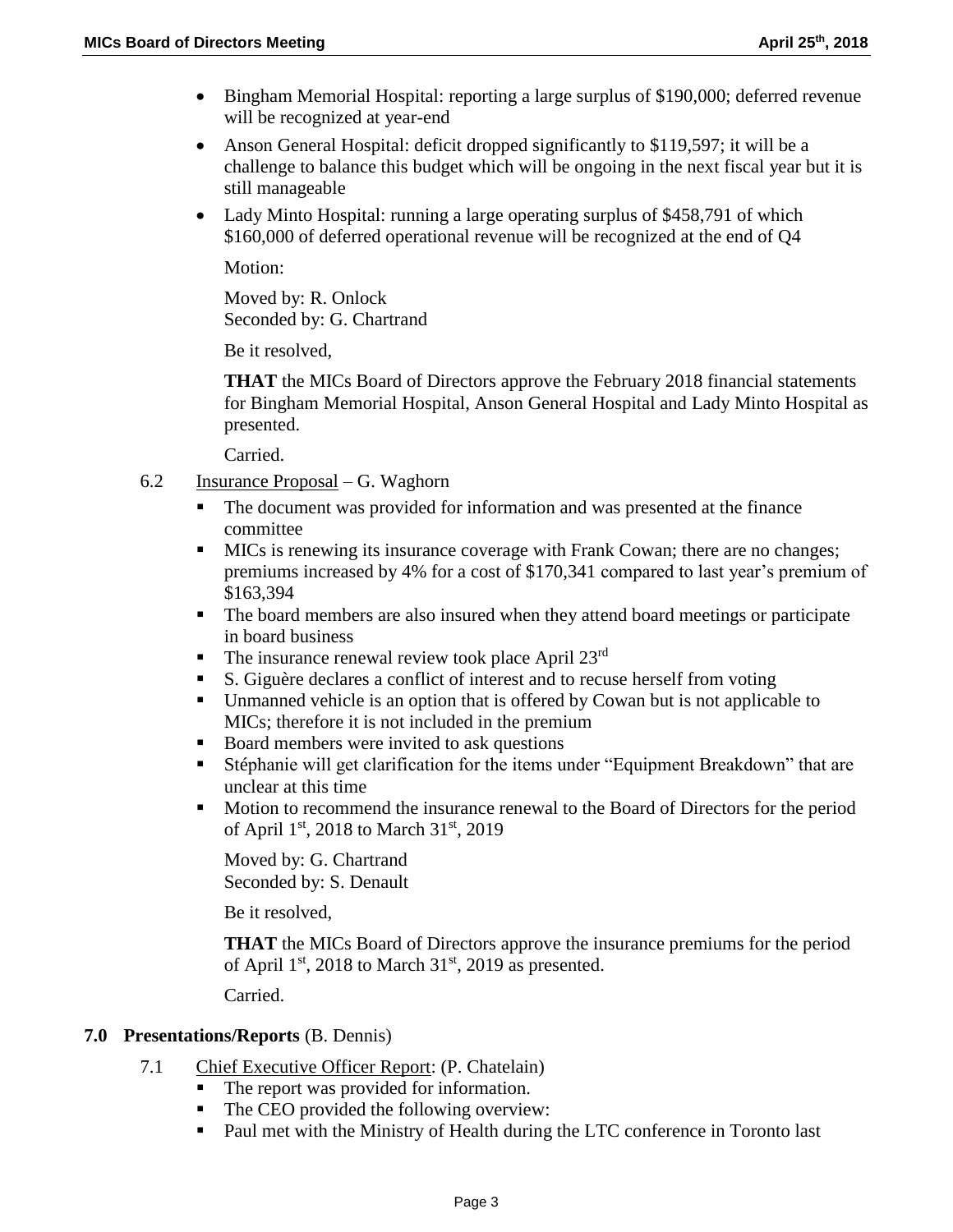week; they are still reviewing the financial statements for the new manor; community members are getting anxious to hear some news; we were assured that the approval will not be revoked

- South Centennial Manor will be celebrating its  $50<sup>th</sup>$  anniversary on June  $3<sup>rd</sup>$ , 2018; there will be a BBQ; AGH board members are invited to attend
- **Ministry approved the Executive Compensation Framework on April 4, 2018**
- The Cochrane open forum held April  $9<sup>th</sup>$ , 2018 was informative but poorly attended
- Rosedale renovations have begun; shower room is a priority; roof is near completion; AGH oil tanks and generator project will start soon
- **RFPs** for investment tender and energy service project have closed; we received 15 submissions for investment; will bring it down to 5 before getting board members involved in the review; received 3 proposals for the energy contract
- We have submitted Exceptional Circumstance Project applications as part of the HIRF process for 2018-2019 which were due April  $30<sup>th</sup>$ : grant for roof, oil tanks, BMH emergency generator; grant application exceeds over \$3 million
- Compliance inspection for all three homes were done at the same time; expecting a report within the next few weeks; 3 written orders, nutrition hours for SCM; no orders for Rosedale, they're all voluntary; submitted an application for the shower room; need ministry's permission to do the work; issued another order for medical director for VM; will be meeting with Dr. McPherrin to discuss this; looking at an NP to take on the care of the Rosedale and Villa Minto residents
- Board Members were invited to ask questions.
- 7.2 Chief Nursing Officer Report: (I. Boucher)
	- The following graphs were provided: Emergency Department Utilization
		- Total ER visits have decreased in Q3 2017/18 (4762) compared to Q3 2016/17 (4889)
		- ER Utilization CTAS levels  $4&5$ : CTAS Levels  $4&5$  increased in Q3 2017/18 (69%) compared to the same quarter last year (65%)

# Inpatient Care

- Occupancy Rates: Occupancy rates have increased at AGH and LMH while BMH had a slight decrease compared to Q3 2016/17; Alternate Level of Care (ALC) saw a decrease in the last year.
- Ambulatory Services
- $\triangleright$  Quarterly Telehealth visits per site: BMH and LMH saw a decrease in use of the Ontario Telehealth (OTN) services in Q3 2017/18, however AGH saw a significant increase in use; Oncology services saw a decrease in use in Q3 2017/18 (46 visits) compared to Q3 2016/17 (58)
- o Data was provided on physician and nurse usage of patient order sets for Q3
- o There were 6 virtual critical care consults and 1 follow-up for Q3
- o Hand hygiene rates for Q4 were provided for information
- o Electronic flags on Meditech charts were reviewed; some were resolved, others were amended
- o Patient Care Highlights: hospice suites are being well received by patients and family; patient census/acuity has increased at all three sites and remain high; currently undergoing nursing staff shortages at all three sites; actively recruiting for nurses; clinical utilization meetings are being held on monthly basis; pharmacy department has completed inventory for 2017-2018; one pharmacy technician attended a conference focussing on chemo drugs and preparation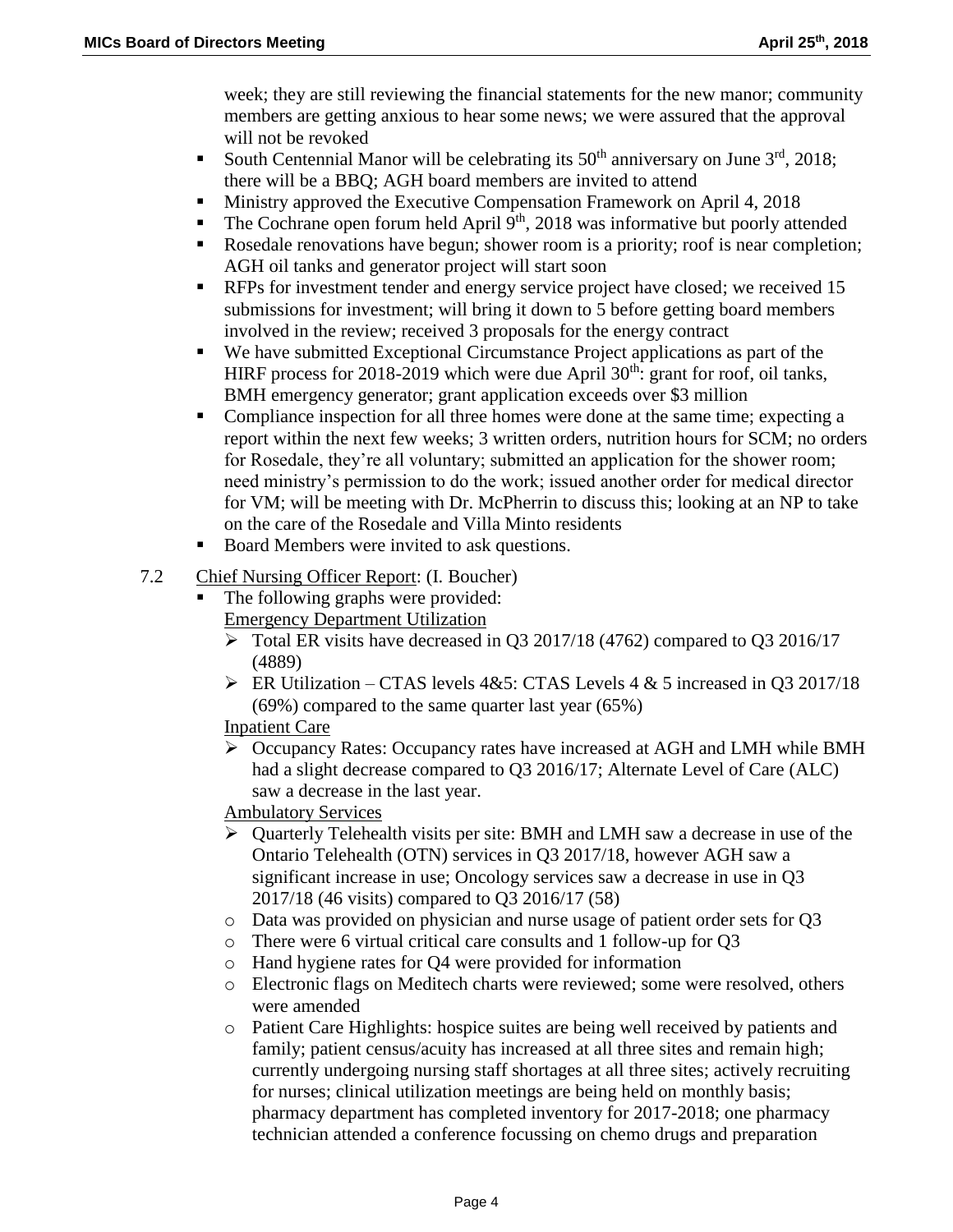- New patient care team to review goals and objective to be in line with new strategic plan
- Non-urgent transportation current provide has not been able to fulfill contract with MICs; in contact with another provider who is willing to provide services
- Nursing recruitment efforts are ongoing; attended Northern College recruitment fair today; will be attending another recruitment in Toronto where we hope to make some offers of employment
- Pharmacy department was selected to receive an ADU; each hospital is getting one unit; arriving April  $30<sup>th</sup>$ ; full implementation should be around October 2018
- Board members were invited to ask questions.
- 7.3 Accreditation: (I. Boucher)
	- Decision Letter: evidence of meeting requirements must be submitted by July  $30<sup>th</sup>$ , 2018; we will be working on these with our teams; there should be no problems in meeting those requirements; CSR standards are getting increasingly rigid; we will have to review that service
	- Accreditation Report: 77 page document was provided under separate cover; this was posted on the MICs website

# **8.0 Medical Staff** (Dr. S. Chiang)

- 8.1 Chief of Staff Report:
	- The report was provided for information.
	- Topics covered were:
		- OMA/MOHLTC Negotiation Update: still waiting for binding arbitration
		- NOSM Faculty Development Conference: 300 people attended the conference which was held in Thunder Bay on April 20-21; AGH physicians also attended
		- Physician Recruitment: actively recruiting for a general surgeon for LMH and a third physician for BMH
		- Medical Staff: Dr. Thomas has been ordered by the CPSO to appear before the college for a hearing. Details can be found on the CPSO website; Dr. Wu was not in compliance with his CMPA and his privileges were temporarily suspended until he could provide proof of coverage two days later; a letter will be sent to the college to advise them of this

# **9.0 LHIN / MOHLTC Business** (P. Chatelain)

- 9.1 BSO Funding
	- New support for dementia patients is a new strategy for the whole region
	- SCM received \$70,000 for a BSO therapist; this is very helpful for our residents who have dementia
- 9.2 ONE Initiative
	- ONE medical record for all northeast hospitals spearheaded by HSN
	- This will cost approximately \$97 million over the next five years; \$2.5 million for MICs

# **10.0 MICs Quality Committee** (I. Boucher)

- 10.1 Hospital QIP
	- The final progress report was provided for information
	- Submitted QIPs on April  $1<sup>st</sup>$ ; this report is part of the AGM Annual Report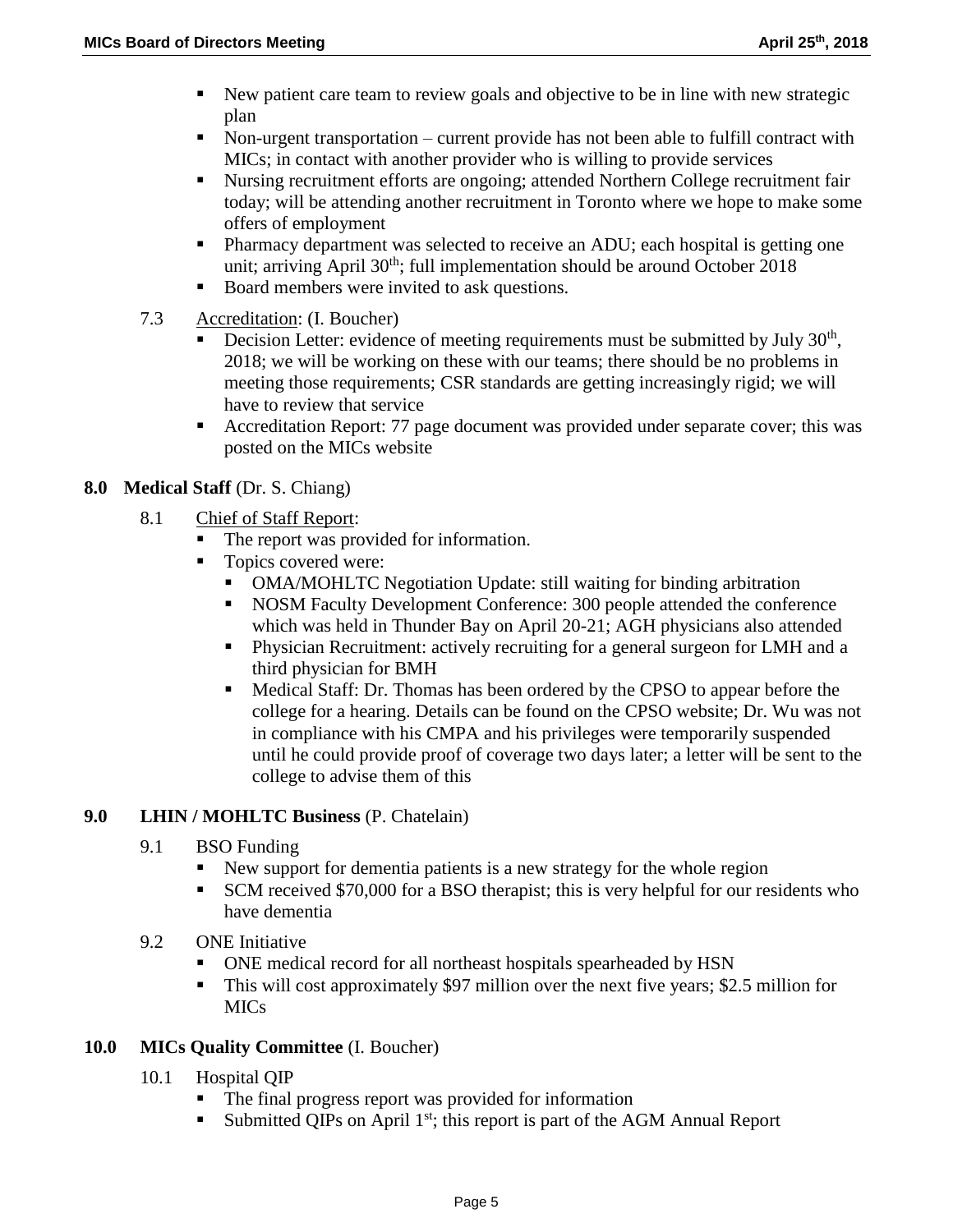- It shows the end results from the QIP submitted last year
- All red boxes are targets that were not met

#### **11.0 Site Business** (B. Dennis)

- 11.1 Anson General Hospital:
	- Bequest from Estate received a bequest of  $$221,000$  for the hospital; this could possibly be used for the lab renovation
- 11.2 Bingham Memorial Hospital:
	- Physician Recruitment we are advertising for a third physician in the CMA journal; need to speak with the MOHLTC to discuss funding from the Underserviced Physician Area; will be renovating the Ginn house with the family's approval
- 11.3 Lady Minto Hospital:
	- $N/A$

#### **12.0 Partnership Business** (Bob Dennis)

- 12.1 March 2018 Board Effectiveness Survey Results
	- 15 out of 16 surveys were submitted.
- 12.2 April Board Effectiveness Survey
	- The survey was emailed via Survey Monkey.
- 12.3 Approval of Board Members' Nomination
	- There were two board vacancies this year.
	- AGH board chair and LMH vice-chair's first three-year terms are ending on June  $30<sup>th</sup>$ , 2018; both members are seeking a second term

Moved by: P. Dorff Seconded by: J. Papineau

Be it resolved,

**THAT** the MICs Board of Directors approve the re-election of the following board members for another three-year term as presented:

Patrick Britton – AGH Board of Directors Gilles Chartrand – LMH Board of Directors

Carried.

### 12.4 CEO and Chief of Staff Performance Appraisals

- The documents were provided for information
- Paul is available to undergo his PA on May  $14<sup>th</sup>$ ,  $15<sup>th</sup>$  and  $17<sup>th</sup>$
- **Performance Appraisals will be done for CEO and CoS on the same day**
- Executive Assistant will send a doodle poll and a meeting invitation to all concerned
- Board members were invited to provide feedback

### **13.0 Board Committee Minutes**

13.1 N/A

#### **14.0 MICs News** (B. Dennis)

• April 2018 MICs News was provided for information.